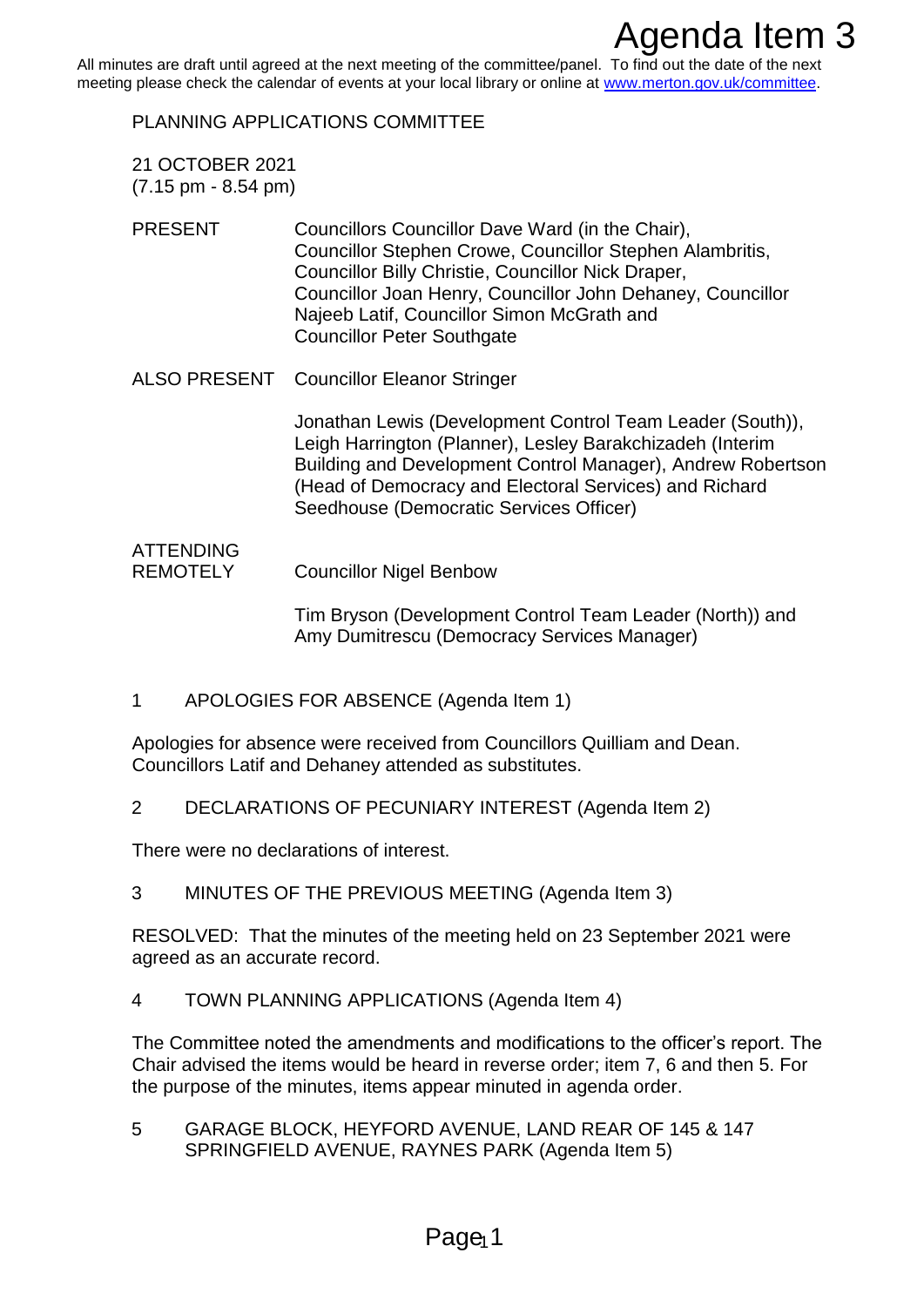Proposal: Demolition of Garage block and erection of a 2 bed bungalow with habitable roofspace.

The Development Control Team Leader (South) presented the report and members commented on the application.

The Chair moved to the vote on the officer's recommendation and it was

RESOLVED:

that the Committee granted planning permission subject to conditions.

6 52B RUSSELL ROAD, WIMBLEDON, LONDON, SW19 1QL (Agenda Item 6)

Proposal: Replacement of bedroom window with doors

The Development Control Team Leader (North) presented the report.

The Committee received a verbal representation from two objectors who made points including:

- The current application was factually incorrect and no notices had been affixed outside the property
- There had been no building control completion certificate
- The application if granted would set an unacceptable precedent
- The proposal would harm the character of the building

The Committee received a verbal presentation from the Applicant who made points in response including:

- Any dispute between the freeholders was not a planning consideration
- The joinery was inkeeping with others within the area

A statement was read out on behalf of Councillor Nigel Benbow on the Application, stating that the doors were unsuitable and out of keeping with the current building.

The Development Control Team Leader (North) responded to the points raised advising that neighbour letters had been sent as required and noting that the issues raised around freeholder/leaseholder disputes were not a planning matter.

Members commented on the application noting that the doors were at ground level and would therefore not lead to any loss of light.

The Chair moved to the vote and it was

## RESOLVED:

That the Committee granted planning permission subject to conditions.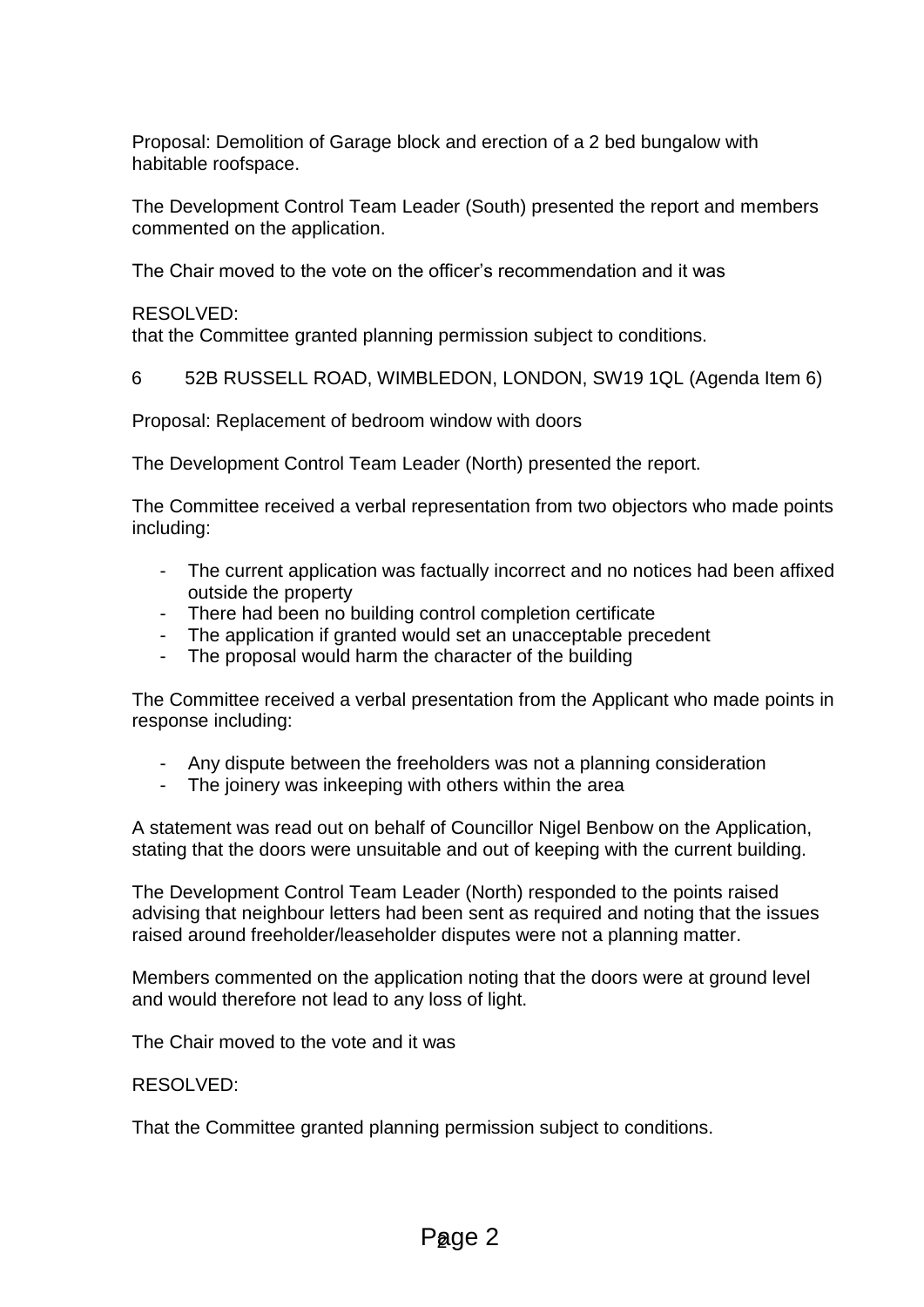## 7 EDDIE KATZ, 42 STATION ROAD, COLLIERS WOOD, LONDON, SW19 2LP (Agenda Item 7)

Proposal: Redevelopment of the site including the erection of buildings (1x10 storeys block and 1x13 storeys block) to provide a mixed use scheme including 116x residential units (use class C3) and commercial floorspace (use Class E). Together with associated car and cycle parking, hard and soft landscaping and associated infrastructure.

The Planner presented the report and brought to members' attention amendments to the S106 heads of Terms and a number of the planning conditions as set out in the Supplementary Agenda.

The Committee received verbal presentations from two objectors who made points including:

- The proposal was too high and too dense and the heat pumps would add noise.
- The proposal would overshadow the area next to it and close off views of the sky to the East.
- The proposal would increase traffic and would cause difficulties for emergency services access to the proposed building.
- The proposal contradicted the principles in the tall buildings background paper as well as policies DMD2 and DMD4.
- The proposal would lead to a loss of light for nearby homes and would cause overlooking to nearby homes due to overhanging balconies.
- The size and density of the proposal would create significant noise and odour and destroy the quiet character of the area.

The Applicant spoke in response and made points including:

- The Applicant had worked closely on the designs with Thames Water, the Environment Agency and the Fire Brigade.
- The Applicant had held two public consultation events and made changes following feedback received including reducing the design from 15 to 13 storeys.
- The Applicant believed that the heights were in-keeping with the precedent in the area.
- Daylight modelling had shown 100% compliance with the guidance
- The proposal would provide new housing and public realm
- The massing had been carefully considered

The Chair noted that the two ward Councillors who would be speaking were Abbey Ward Councillors and the application was located in Colliers Wood Ward. However, given that the roads directly affected by the proposal fell within Abbey ward, the Chair had agreed to these councillors speaking.

Councillor Eleanor Stringer gave a verbal presentation to the Committee noting that whilst there were many positive aspects to the application, she had concerns